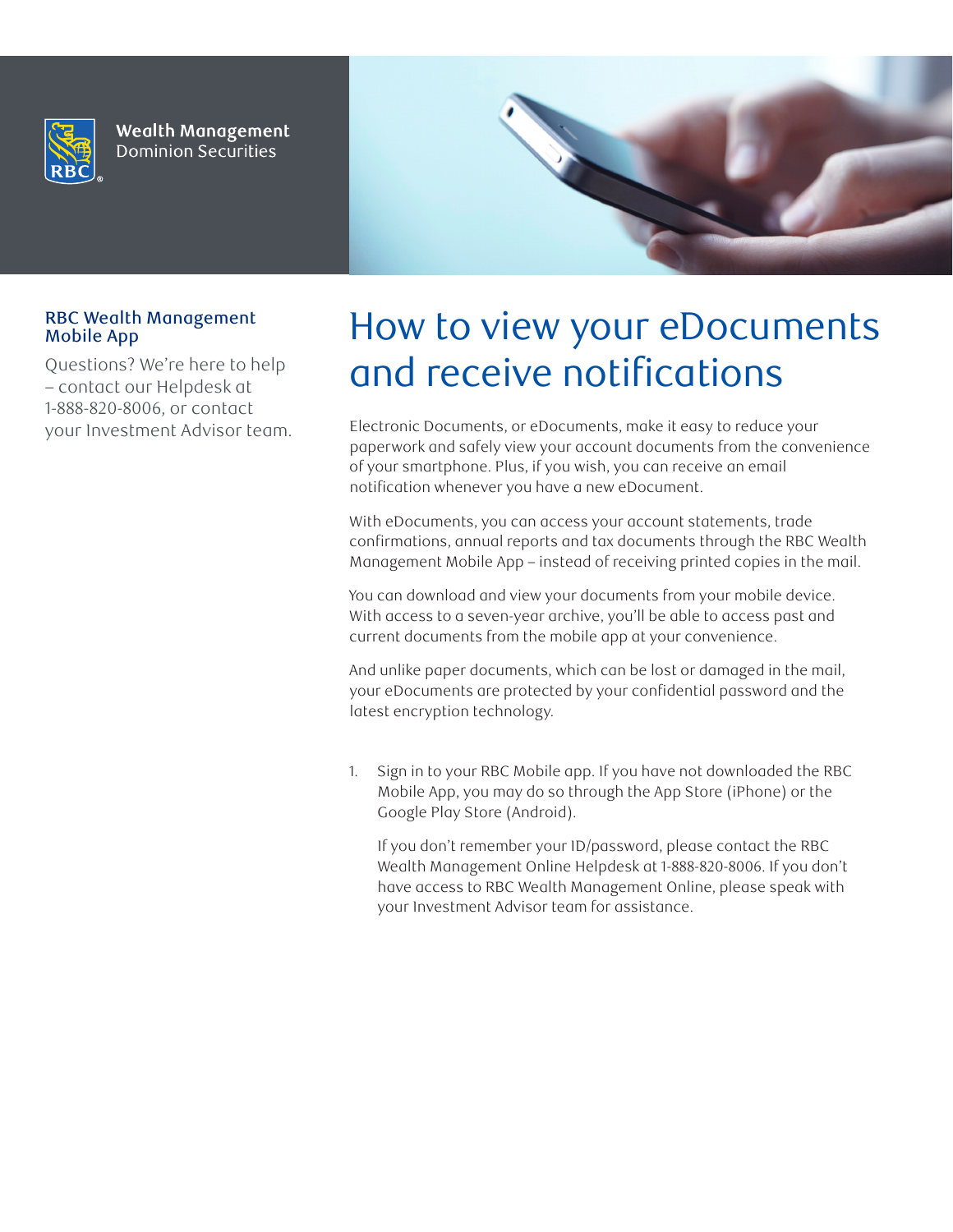2. Once logged in, select the menu tab (1) at the bottom of your smartphone screen, tap "Documents" (2), and then select "Account Documents" (3).



3. Select an account from the dropdown menu (1), then the document type (2).



4. To select the desired year, tap the "Filter" icon (1), select the year and tap "Apply" (2).



5. Tap on any of the documents (1) you want to download.



6. Your mobile device will then ask you where you would like to save the file or if you would like to automatically download it to into the downloads folder.

Once it is saved and downloaded, open your downloads folder, or wherever you saved it, to review the document.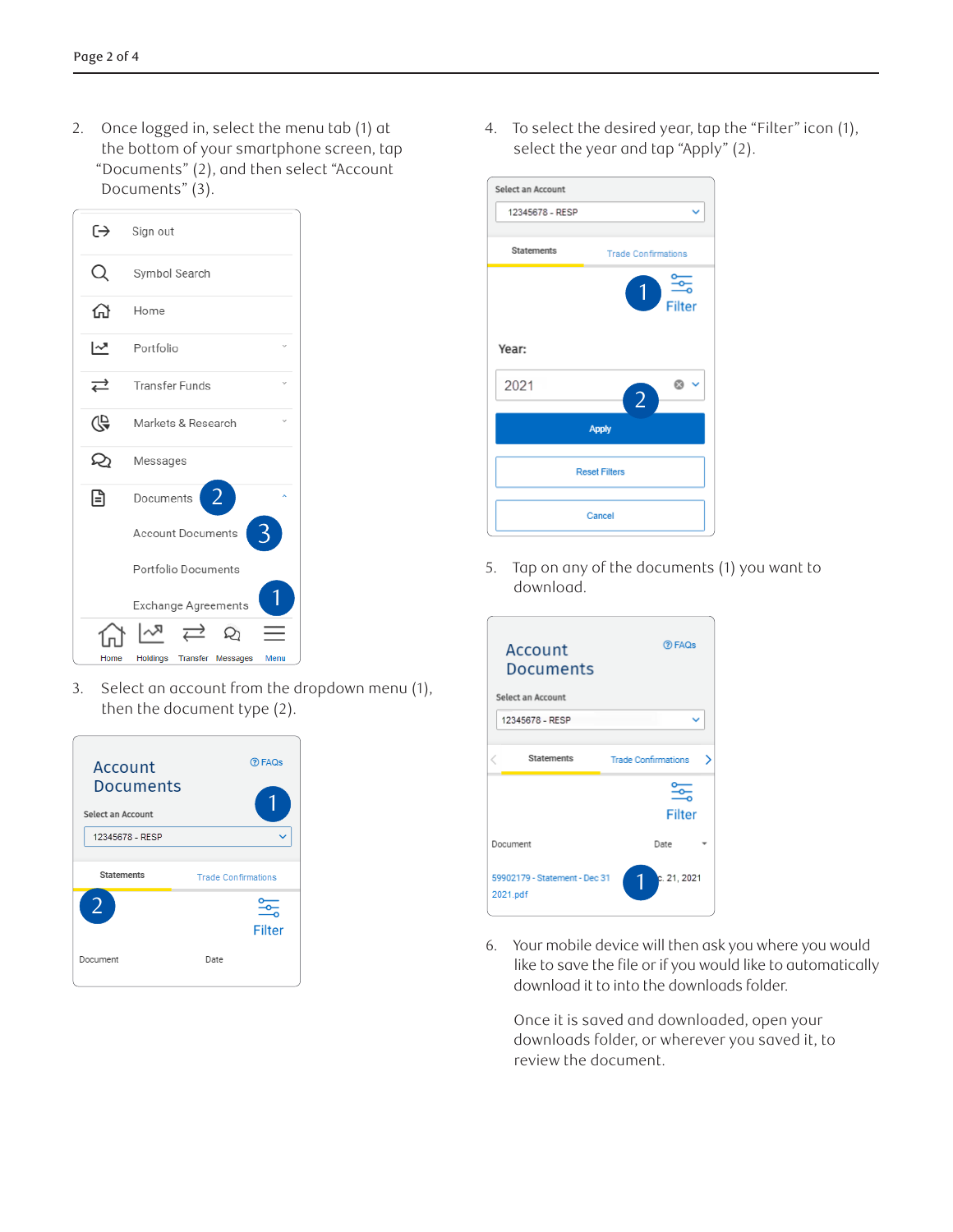## Get notified when you have a new eDocument

We're happy to email you whenever you have a new eDocument – it's up to you. Here's how: Select the menu tab (1) on the bottom of your smartphone screen, then select "Settings" (2).

| ల్ల  | Profile                                                          |
|------|------------------------------------------------------------------|
| ශ    | $\overline{2}$<br>Settings                                       |
| D    | Customer Support                                                 |
| ⊖    | Sign out                                                         |
|      | Symbol Search                                                    |
| क़   | Home                                                             |
| 년    | Portfolio                                                        |
| ⇄    | Transfer Funds                                                   |
| 40   | Markets & Research                                               |
| Q    | Messages                                                         |
| 日    | Documents                                                        |
| Home | $\rightleftarrows$<br>Q<br>Transfer Messages<br>Holdings<br>Menu |

Enter your email address (1) and tap "Save Changes" (2). Make sure you do not select the checkbox under eDocument Notifications (3). Then tap "Save Changes" (4).

| Settings                                                                                                                                                                                      | <b>O FAGS</b>                                 |       |
|-----------------------------------------------------------------------------------------------------------------------------------------------------------------------------------------------|-----------------------------------------------|-------|
| Notifications                                                                                                                                                                                 | Account Groups                                | Acc.) |
| <b>Notification Settings</b>                                                                                                                                                                  |                                               |       |
| You may update or remove your email address below at any<br>time.<br>You can also opt out of any promotional emails you receive<br>from us at any time.                                       |                                               |       |
| Email Address                                                                                                                                                                                 |                                               |       |
| rbcicqatest@rbc.com                                                                                                                                                                           |                                               |       |
| Please add our email address, ibanking@ib.rbc.com to<br>your "safe senders" list. Then you can receive emails from<br>RBC and they won't be blocked by spam filters.<br>Cancel<br>Preferences | <b>Save Changes</b>                           |       |
| eDocument Notifications<br>Do not send me an email when a new<br>(electronic document) is available.                                                                                          |                                               |       |
| Message Centre Notifications<br>(This will only apply to messages from your team.)                                                                                                            |                                               |       |
| message in my Wealth Management Message Centre.                                                                                                                                               | Do not send me an email when a there is a new |       |
| Cancel                                                                                                                                                                                        | Save Change                                   |       |

You're all set! You will receive an email letting you know when there's a new eDocument ready.